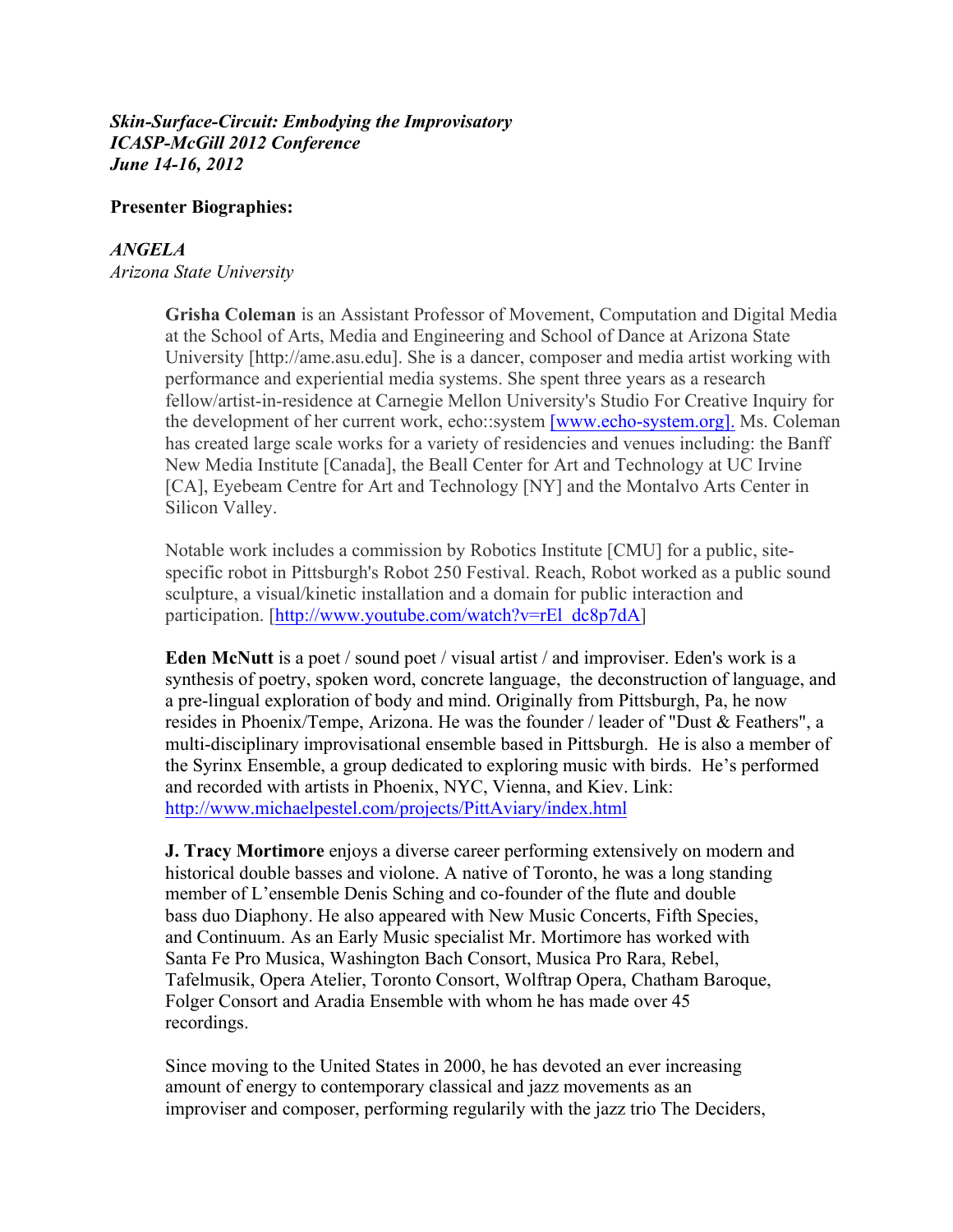freestyle sextet Dust and Feathers, and Syrinx Ensemble, a unique quartet project focused upon direct interaction with the avian world. Mr. Mortimore has performed in New Zealand, Singapore, Switzerland, England, Japan, Italy and across the United States and Canada.

**Eileen Standley** is an artist who works with a variety of media in performance or installation settings. Informed by practices of realtime composition/ improvisation, live art practices, somatically driven investigations and collaborative tendencies, her performances, as well as video and installation work have been produced internationally.

She collaborates with international artists such as, Mia Lawrence, Sher Doruff, Isabelle Vigier, Alison Isadora, Katie Duck, Tamie Yamana, Michael Schumacher, Han Bennink, Marion Tränkle, Michael Vatcher, Michael Moore, Monica Page, Maarten Altena Ensemble, Bik Bent Braam, Magpie Music Dance Company.

After 24 years of living and working in Europe, Eileen recently returned to the U.S. She is now based in Arizona where she is on the faculty as Clinical Professor at Arizona State University's School of Dance.

Link: http://www.eileenstandley.com

### **David Borgo**

*Department of Music, Integrative Studies, University of California San Diego*

David Borgo is a saxophonist, ethnomusicologist (Ph.D., UCLA 1999), and Professor of Music at UCSD, where he teaches in the Integrative Studies and Jazz and Music of the African Diaspora programs. Throughout his career, he has integrated his creative work with scholarly research focused on the social, cultural, historical and cognitive dimensions of music-making. His primary areas of interest include improvisation, creativity research, technocultural studies, chaos and complexity theories, actor-network theory, cybernetics, and embodied, situated and distributed cognition.

David's book, *Sync or Swarm: Improvising Music in a Complex Age* (Continuum, hardcover 2005, paperback 2006) won the Alan P. Merriam Prize in 2006 from the Society for Ethnomusicology as the most distinguished English-language book published during the previous year. *Sync or Swarm* looks through the lens of contemporary science to illuminate the process of improvising music and explores the ability of improvisation to offer a visceral engagement with emerging scientific notions of chaos and complexity.

As a saxophonist, David won first prize at the 1994 International John Coltrane Festival and he has performed throughout the United States, Europe, Asia and Latin America. He has released seven CDs and one DVD as a leader, and he is a featured collaborator on many others. David currently performs with his electro-acoustic duo KaiBorg (kaiborg.com), which explores the intersections between live audio and video processing and free improvisation, and with his sextet Kronomorfic (kronomorfic.com), which explores polymetric time.

## **John Fenn**

*Arts and Administration, University of Oregon*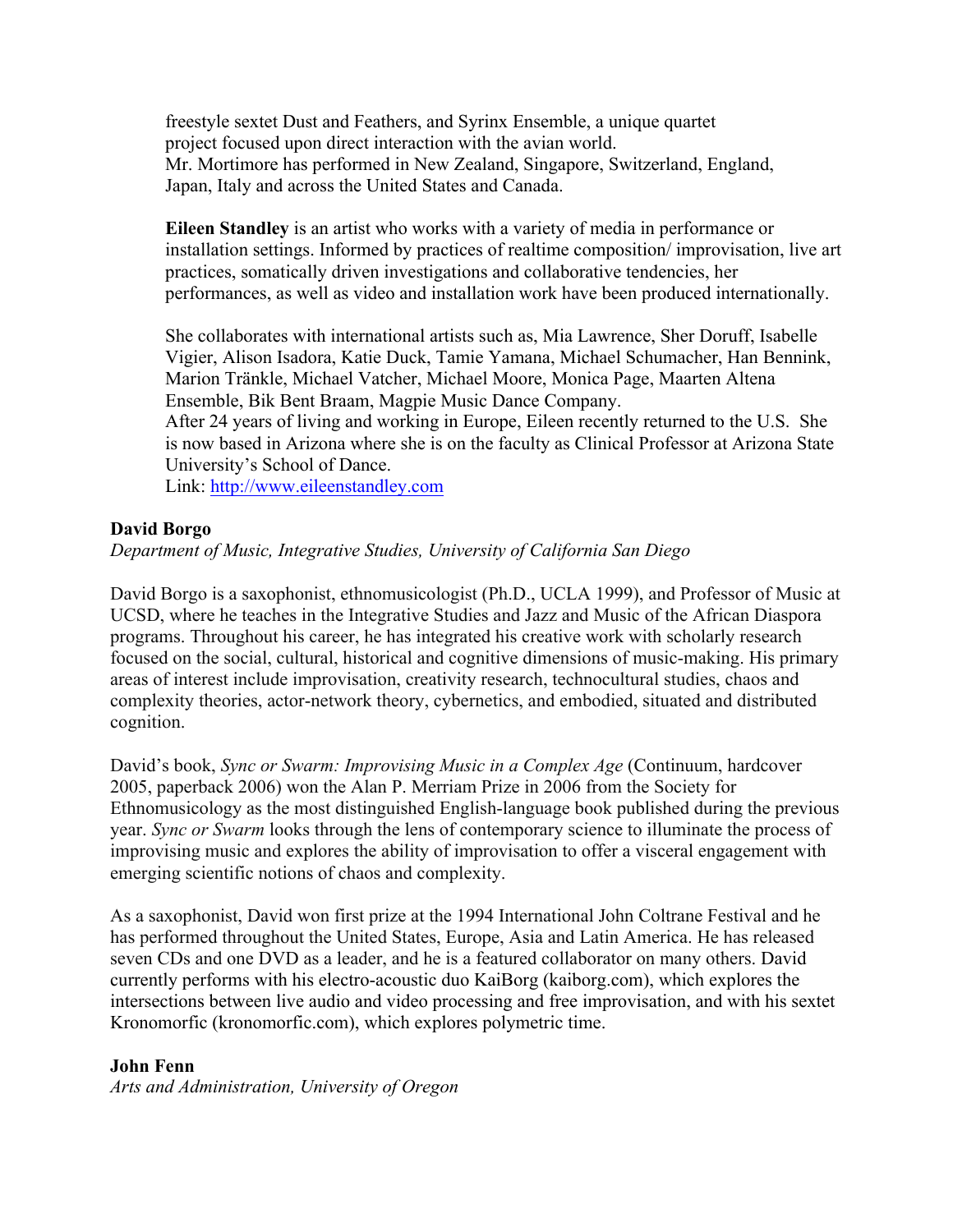John Fenn is an Assistant Professor in the Arts and Administration Program at the University of Oregon's School of Architecture and the Allied Arts, where he coordinates the Media Management area of concentration for the Master's degree offered by the program. He holds a Ph.D. in Folklore and Ethnomusicology from Indiana University (2004), and has conducted field research on popular music and youth identity (Malawi); folks arts & material culture (southern Indiana, the Pacific Northwest); and the cultural history of African American communities in Eugene/Springfield. He has also explored the intellectual history of public sector ethnomusicology, primarily via the commercial recordings released on Folkways by Laura Boulton. Current research projects include work with boutique effects pedals, as well as ethnographic work in Beijing with experimental musicians as part of the ChinaVine project (http://chinavine.org).

## **Jaclyn Heyen**

*Project Manager Adaptive Use Musical Instruments (AUMI) research group, Program Development AUMI/Accessibility Consultant, AUMI Trainer, Staff Member at Deep Listening Institute, Ltd.*

Jaclyn Heyen received her BM and MM in Music Technology at Florida International University. Her research has focused on the use of music technology within a therapeutic environment. This interest informs much of her creative work, which often utilizes unique ways of working with music technology that involve motion tracking and/or unique interfaces such as an audio controller built out of the body of a scooter. She also has a deep interest in the soundscape and soundwall and how one listens and defines themselves through noise. Her research has been published and presented at ICMC, EMS11, FTM10 and SEAMUS.

Her latest work is a series of multi-media recordings on her motorcycle called BlueRoad.

## **Fethi Karakecili**

### *Department of Music, York University Toronto*

Fethi Karakecili is an Artistic Director, dancer, choreographer, educator and scholar. He graduated from the state conservatory dance department in Turkey. He received his Masters degree in Social Science in Turkey. He came to Canada in 2001; making Toronto his new home. He obtained his second Masters degree in Dance Studies from York University in 2008. Currently he is a PhD candidate in Ethnomusicology at York University. He taught for 8 years as a full-time faculty member in Turkey and has been teaching at York University since 2006. His focus is the effects of Turkish nationalism on ethnic minorities and the arts and culture of Turkey. Fethi is currently working on his PhD dissertation – an ethnographic study of Kurdish wedding rituals, dance and music in Turkey. He has been a Board director of CFAC of Toronto for five years; a member of Folklore Canada International, and of CSTM, ISTM and SDHS. Fethi has been working in the field of Turkish, Kurdish and Middle Eastern dances and music for over 25 years. He has performed and competed internationally (France, Italy, Denmark, Cyprus, Greece, Spain, Portugal, Germany, Bulgaria, Austria, Sweden, Macedonia) several times. He has appeared in numerous media outlets (CTV, CityTV, Toronto Star, Now Magazine, Omni TV, CBC Radio, etc.) in Canada. He has received several awards, attended numerous conferences, published many articles and presented many workshops in Europe and North America.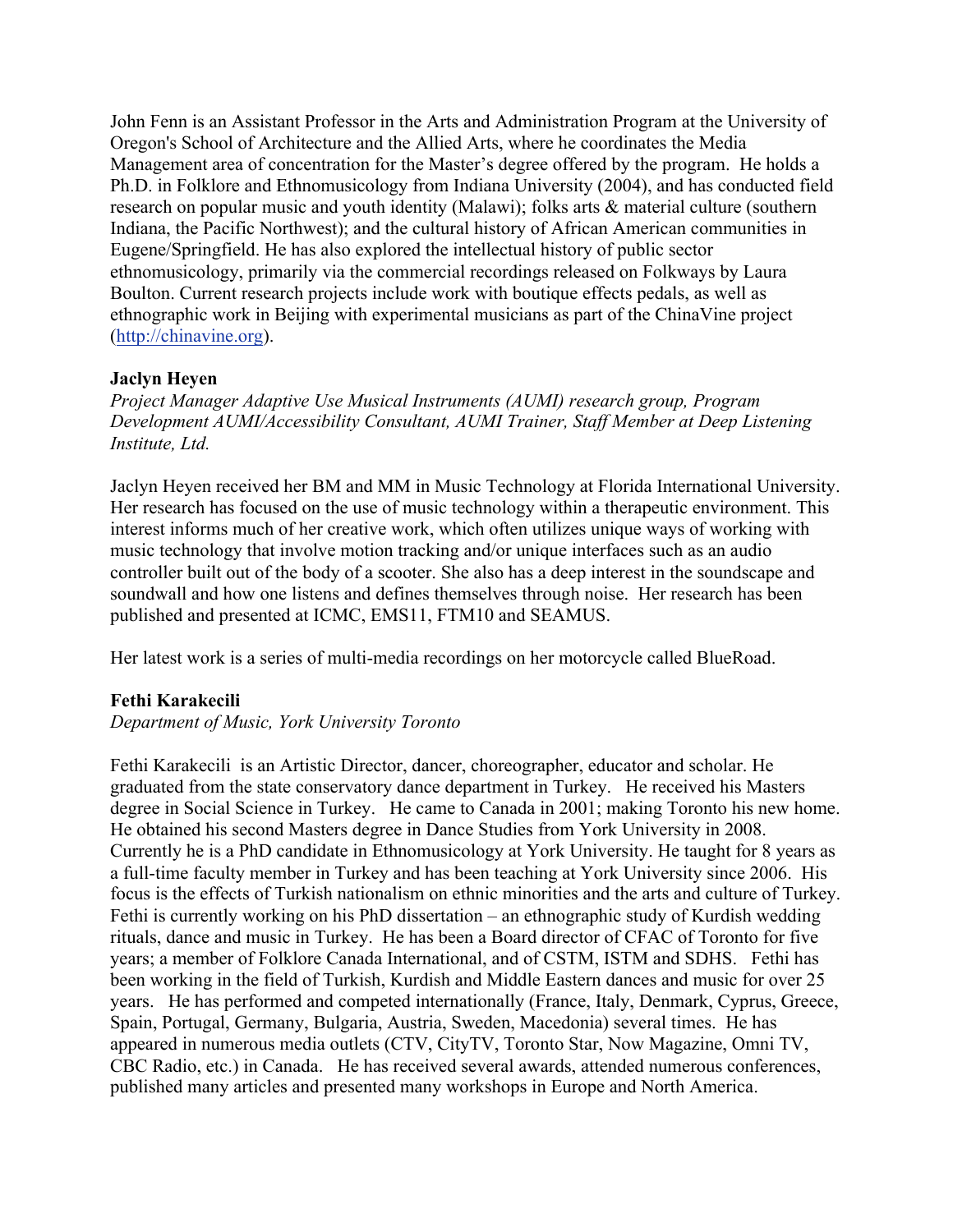## **Monique Lanoix**

*Department of Philosophy and Religion, Appalachian State University*

Monique Lanoix teaches philosophy at Appalachian State University in Boone, North Carolina. Her research examines ancillary health care services and the labour of care. She has published on robots and care as well as the precarious status of care workers. She is interested in dance and has published on disability and dance.

#### **Joshua Banks Mailman**

*Steinhardt School, New York University; Faculty of Music, Columbia University*

Joshua Banks Mailman is a theorist, analyst, critic, philosopher, performer, technologist, and composer of music. His research focuses on theory and analysis of musical form from flux, *temporal dynamic form*.

He holds a bachelor's degree in philosophy from University of Chicago and an M.A. and Ph.D. in music theory from the Eastman School of Music, University of Rochester, with a dissertation on *temporal dynamic form*.

Currently he teaches music theory and music criticism at Columbia University and NYU, after previously teaching music theory at the Eastman School of Music, University of Rochester, University of Maryland, College Park, and Hunter College, City University of New York.

His essay "Agency, Determinism, Focal Time Frames, and Processive Minimalist Music" chapter 6 in the book *Musical Narrative After 1900* (edited by Michael Klein and Nicholas Reyland) is forthcoming from Indiana University Press in October, 2012. In 2008 he won the award for the 25th anniversary of the journal *Music Analysis* for his paper on "An Imagined Drama of Competitive Opposition in Carter's *Scrivo in Vento* (with Notes on Narrative, Symmetry, Quantitative Flux, and Heraclitus)." Other publications appear in *Music Analysis*, *Psychology of Music, Music Theory Online,* and the *Journal of Sonic Studies*.

He is also currently engaged in sound art and music technology design, developing for the iPhone. He has also created computer music compositions, comprovisations, and multimedia art such as his *Chameleon Jellyfish* series, published in *Open Space* web magazine: http://the-openspace.org/web-magazine/. For more info on his work, visit http://www.joshuabanksmailman.com/

## **Kevin McNeilly**

*Department of English, University of British Columbia*

Kevin McNeilly is an Associate Professor in the Department of English at the University of British Columbia, where he teaches contemporary literatures and cultural theory. He has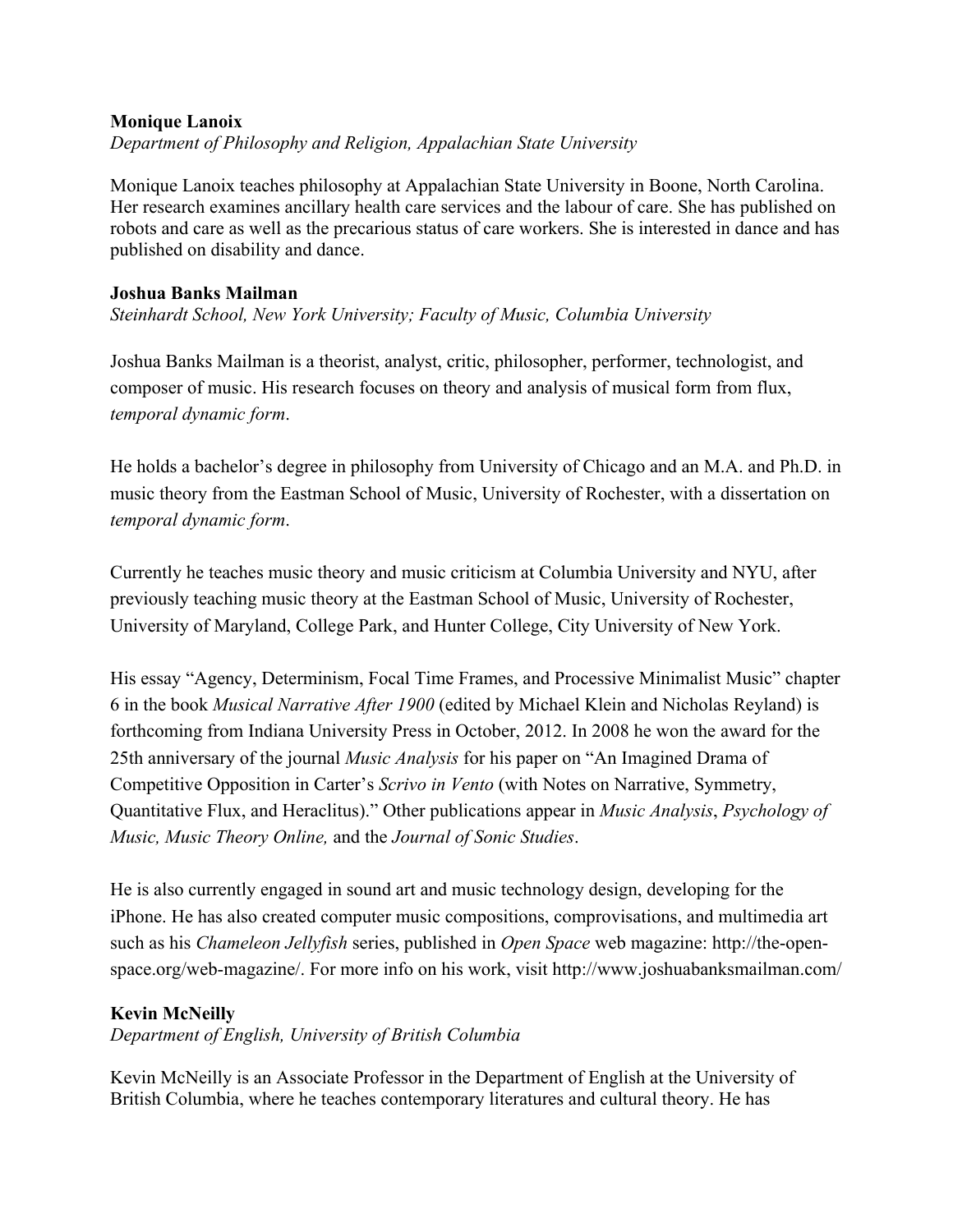published essays on Charles Mingus, John Zorn, T. S. Eliot, Theodor Adorno, W. B. Yeats, Jan Zwicky, Steve Lacy, Tom Raworth, Anne Carson, Robert Bringhurst, Elizabeth Bishop, Franz Boas, Robert Creeley, *Buffy the Vampire Slayer*, *The Wire*, *Battlestar Galactica*, and other literary and cultural figures. His book of poems is *Embouchure* (Nightwood, 2011). He is also the UBC Site Coordinator for ICaSP. More can be found at www.kevinmcneilly.ca.

## **Vincent Meelberg**

*Department of Cultural Studies, Radboud University*

Vincent Meelberg is senior lecturer and researcher at Radboud University Nijmegen, the Netherlands, Department of Cultural Studies, and at the Academy for Creative and Performing Arts in Leiden and The Hague. He studied double bass at the Conservatoire of Rotterdam, and received his MA both in musicology and in philosophy at Utrecht University. He wrote his dissertation on the relation between narrativity and contemporary music at Leiden University, Department of Literary Studies. Vincent Meelberg has published in several journals and has contributed chapters to various edited volumes, both in English and Dutch. In addition, he has written the following books: *New Sounds, New Stories: Narrativity in Contemporary Music*, which was published in 2006 by Leiden University Press, *Meer dan ontspanning alleen: Over het belang van muziek* [*More than Mere Entertainment: On the Importance of Music*] (co-authors Roger Scruton and Martin Hoondert), published by Damon, and *Kernthema's in het muziekonderzoek* [*Key Themes in Music Studies*], published by Boom in 2010. He is founding editor of the online *Journal of Sonic Studies*, and editor-in-chief of the *Dutch Journal of Music Theory.* His current research focuses on the relation between musical listening, playing, embodiment, and affect. Beside his academic activities he is active as a double bassist in several jazz groups, as well as a composer.

#### **Pauline Oliveros**

*Principal Investigator and Coordinator of Adaptive Use Musical Instruments (AUMI) research group, Composer/Performer/Educator, Executive Director of Deep Listening Institute, Ltd.*

Pauline Oliveros (1932) has influenced American music extensively in her career spanning more than 60 years as a composer, performer, author and philosopher. She pioneered the concept of Deep Listening, her practice based upon principles of improvisation, electronic music, ritual, teaching and meditation, designed to inspire both trained and untrained musicians to practice the art of listening and responding to environmental conditions in solo and ensemble situations. During the mid-'60s she served as the first director of the Tape Music Center at Mills College, aka Center for Contemporary Music followed by 14-years as Professor of Music and 3 years as Director of the Center for Music Experiment at the University of California at San Diego. Since 2001 she has served as Distinguished Research Professor of Music in the Arts department at Rensselaer Polytechnic Institute (RPI) where she is engaged in research on a National Science Foundation CreativeIT project. Her research interests include improvisation, special needs interfaces and telepresence teaching and performing. She also serves as Darius Milhaud Composer in Residence at Mills College doing telepresence teaching and she is executive director of Deep Listening Institute, Ltd. where she leads projects in Deep Listening, Adaptive Use Interface. She is the recipient of the 2009 William Schuman Award from Columbia University for lifetime achievement. A retrospective from 1960 to 2010 was performed at Miller Theater, Columbia University in New York March 27, 2010 in conjunction with the Schuman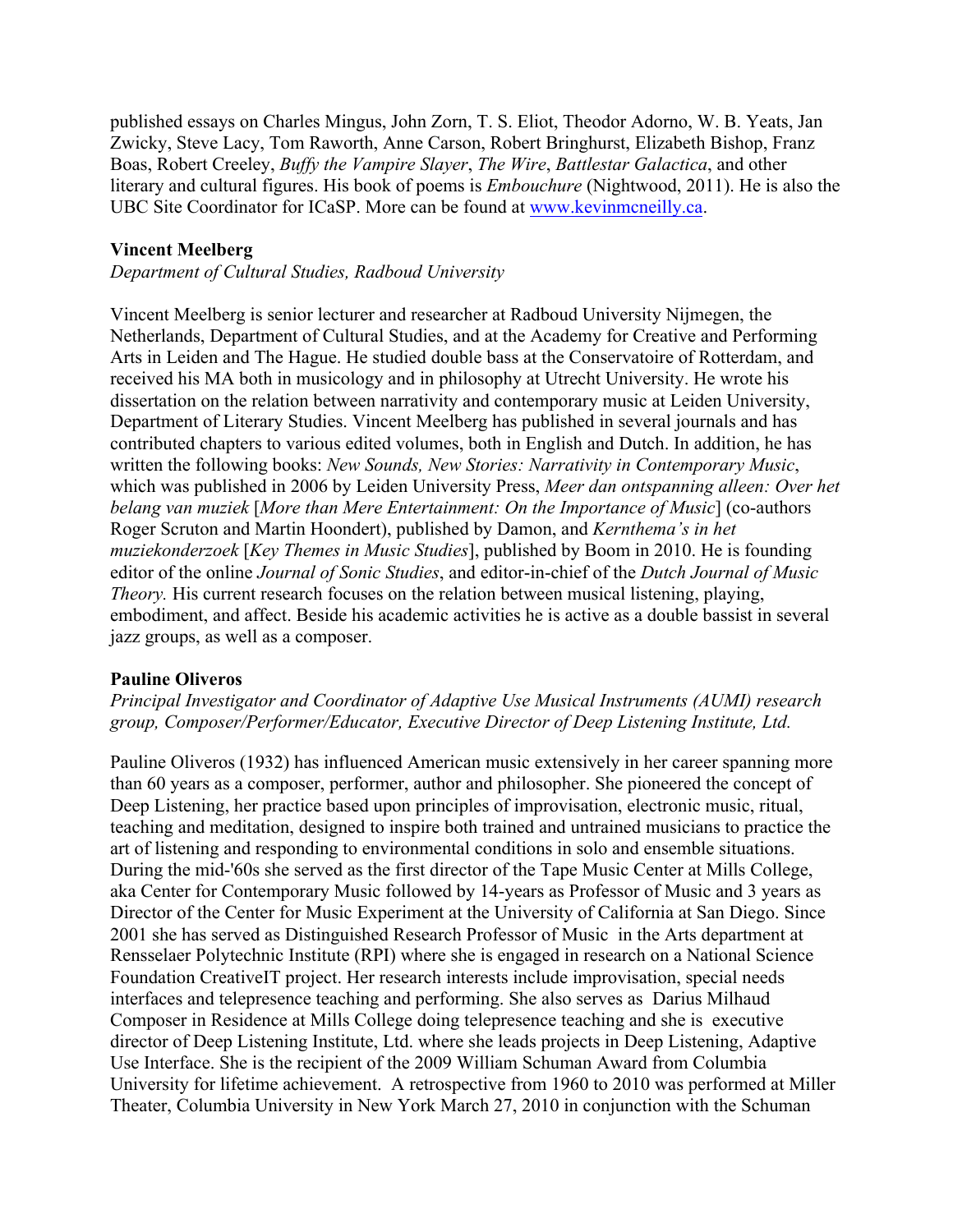award. She received a third honorary degree from DeMontort University, Leicester, UK July 23, 2010. Recent recordings include Pauline Oliveros & Miya Masoka and Pauine Oliveros & Chris Brown on Deep Listening, Then & Now & Now & Then: Celebrating Twenty Years, Deep Listening Band, double vinyl album, Taiga Records, 2008; Drifting Depths, vinyl release Important Records 2008, Timeless Pulse Trio, vinyl release Taiga Records 2010.

# **Leaf Miller**

*Principal contributor of ideas for the Adaptive Use Musical Instruments (AUMI) designers and programmers, AUMI Trainer, Liaison with Abilities First, Inc., Certified Occupational Therapist/Drummer/Educator*

Leaf Miller is a professional musician, teacher, and instrument builder, playing drums and percussion in the World Music Tradition for over 35 years. She has traveled to Ghana, performed in Bahia, Brazil with the Orquesta Afro-Baiana and is musical director of *Women Who Drum*, a multi-media and research project dedicated to women's world drumming traditions. Leaf has been working in collaboration with Pauline Oliveros and the Deep Listening Institute on the AUMI (Adaptive Use Musical Instrument) Project since its inception. She is one of the principal contributors of ideas for the AUMI designers and programmers. Leaf has been an Occupational Therapist since 1988. In her work with children with special needs, she strives to incorporate the healing benefits of drumming with her clinical training in human movement and development.

# **Kevin Patton**

## *Department of Music, Oregon State University*

Kevin Patton is a musician, scholar, and technologist active in the fields of experimental music and multimedia theatre whose work explores the intersection of technology and performance. The design of new musical instruments as well as interfaces and computer systems for analysis, improvisation, and projection is at the center of his practice. Patton is also a frequent collaborator in installation, network art, and performance art projects. His work has been recognized for his collaboration with visual artist Maria del Carmen Montoya with the prestigious 2009 Rhizome commission for the piece, I Sky You, an installation that combines chemically synthesized light, video tracking, and sound design.

Patton often performs his own work in both instrumental improvisation and interactive chamber music and has performed in Europe, Japan, and throughout North America. Kevin's sound and music projects have been featured the Banff Creative and Jazz Music Workshop, the Seattle Washington Transport Series, The Hydra Series at Harvard, the State X New Forms festival in Den Haag, Holland, the Visiones Sonores Festival in Mexico City, International Computer Music Conference, and the SEAMUS National Conference. the NIME conference, Spark Conference, McGill University Live at CRMMT series, SIGGRAPH convention, and numerous international festivals.

Patton is an assistant professor of music and performance technologies at Oregon State University. He holds a Ph.D. and M.A. from Brown University in electronic music and multimedia composition. He also holds a Master of Music degree in jazz studies and composition from the University of North Texas. He was an Invited Researcher at the Sorbonne, University of Paris IV, for the Spring of 2009.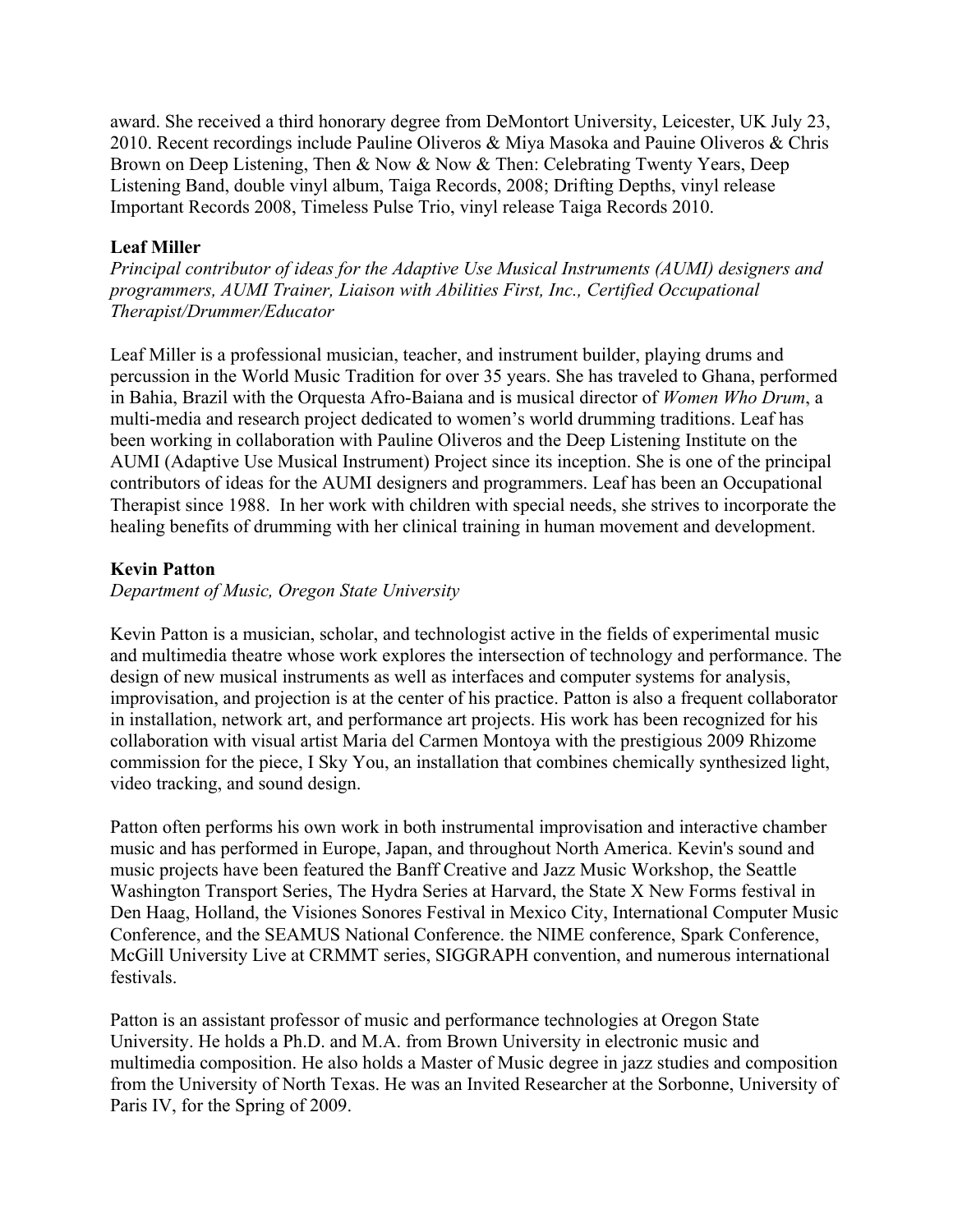#### **Michael Pelz-Sherman**

*Freelance scholar and musician*

Freelance scholar and musician Michael Pelz-Sherman has been composing and performing professionally on piano, keyboards, and percussion since the age of 16. A graduate of Indiana University and UC San Diego, Michael studied composition with Earl Browne, Donald Erb, Harvey Sollberger, Rand Steiger, Roger Reynolds, and Brian Ferneyhough. His compositions and recordings have received numerous awards.

An accomplished software engineer and computer-musician, Michael served as a Musical Assistant at IRCAM in Paris, France in 1992, where he created an original real-time computerassisted performance system and designed sounds for Netherlands composer Klass Torstensson's Urban Songs.

Michael's Ph.D. dissertation, "A Framework for the Analysis of Performer Interactions in Improvised Music", created under the guidance of trombonist/impoviser/author George E. Lewis, demonstrates his deep love for and understanding of the history, development, and structure of creative improvised music that has risen out of the fertile soil of American Jazz.

Michael currently resides in Raleigh, North Carolina (USA), where he teaches and performs regularly.

#### **Mehrengar Rostami**

*School of Music, Memorial University*

Mehrenegar Rostami is an Iranian graduate student at Memorial University, St. John's, NL. Having enjoyed strict Persian traditional musical training in her homeland, Iran, provided her with the opportunity to get involved and learn about different aspects of improvisation, particularly in learning the musical instrument Santur. Her interest in learning more about improvisation and its role in other oral musical cultures encouraged her to complete a Bachelor degree in the Field music at Azad University Tehran, Iran. In her final year, she presented a thesis upon a research on Indian folk music and its similarities/differences with classical Persian music. Her thesis for a B.A. degree was applauded by the Appraisal Committee and, later on, was published in installments in the Music Periodical: "Art & Music", 2004. To continue her studies, she traveled to Salzburg, Austria where she studied Music and Dance (Musik-und Tanzwissenschaft) in both undergraduate and graduate levels. She also became a scholarship holder of Afro- Asian Institute.

As a newcomer to the Canadian society, she is mostly interested in studying how Persian Musicians approach Persian traditional music in diaspora and how Persian traditional musical scene has developed among them. For her major research paper, she intends to focus on musical behaviors of Persian musicians in their cross-cultural encounters. In this regard, again, she is particularly concerned with the issues and process of improvisation.

## **Gillian Siddall**

*Faculty of Social Sciences and Humanities, Lakehead University; Researcher for Improvisation,*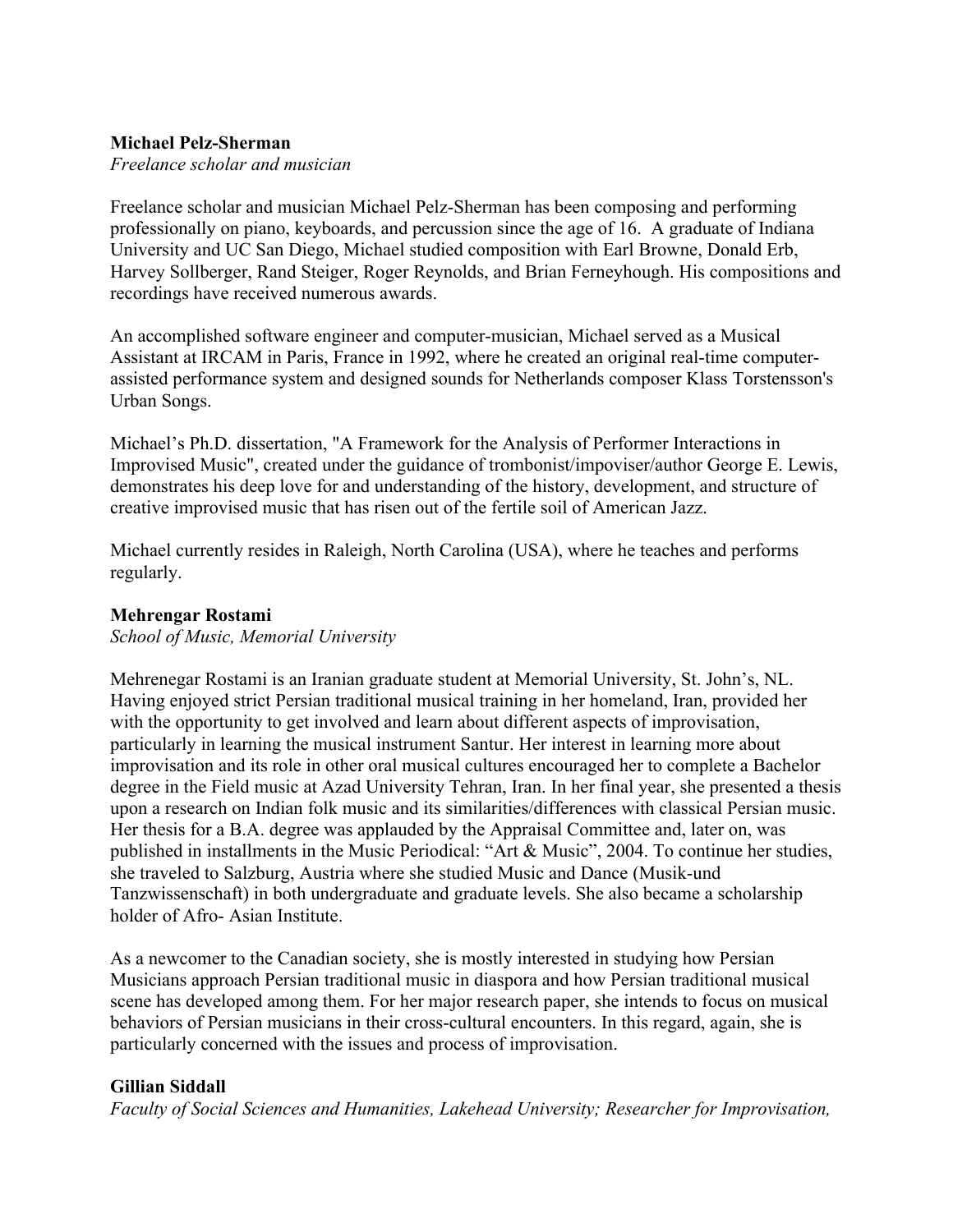# *Community and Social Practice project (ICASP), ICASP - Gender and the Body Adaptive Use team*

Dr. Gillian Siddall is the Dean of the Faculty of Social Sciences and Humanities at Lakehead University in Thunder Bay, Ontario, Canada. She is also an Associate Professor in English. Her publications include "'That is what I told Dr. Jordan': Public Constructions and Private Disruptions in Margaret Atwood's Alias Grace," Essays on Canadian Writing; "I want to live in that music': Blues, Bessie Smith and Improvised Identities" in Ann-Marie MacDonald's Fall on Your Knees, Critical Studies in Improvisation/Études critiques en improvisation; and "Nice Work if You Can Get It: Women in Jazz" (co-authored with Ajay Heble), Landing on the Wrong Note: Jazz, Dissonance and Critical Practice. Dr. Siddall has been a co-researcher in several collaborative research projects on educational development, in partnership with other Canadian universities. She is also co-founder of the Guelph Jazz Festival, now in its 17th year.

## **Jonathan Sterne**

### *Department of Art History and Communication Studies, McGill University*

Jonathan Sterne studies media technologies as cultural artefacts—as bearers of meaning, value, and power. His current projects bring these questions to bear on contemporary phenomena while maintaining an historical perspective. Recent projects pay special attention to the role of sound and sound technologies in Western culture. He is also increasingly interested in the relationships between disability and technology. Jonathan Sterne is an Associate Professor of Communication Studies in the Department of Art History and Communication Studies at McGill University. Professor Sterne earned a B.A. summa cum laude in Humanities (1993) from the University of Minnesota, an A.M. in Speech Communication (1995) and a Ph.D. in Communications (1999) from the University of Illinois. In 2010-11 he was the Anneberg Foundation Fellow at the Center for Advanced Study in the Behavioral Sciences at Stanford University.

## **Michael Szekely**

### *Interdisciplinary Humanities, Temple University*

Michael Szekely teaches in interdisciplinary humanities at Temple University in Philadelphia. Dr. Szekely's primary research interests are in Cultural and Critical Theory, Aesthetics (especially the philosophy of music), and Contemporary Continental Philosophy, with more particular interests in French poststructuralism (especially Gilles Deleuze and Roland Barthes) and the Frankfurt School (especially Walter Benjamin). He has published articles in such journals as Jazz Perspectives, Social Semiotics, Textual Practice, Rhizomes, Contemporary Aesthetics, Popular Music and Society, and the Oxford Handbook of Philosophy in Music Education, and is currently writing a book on Barthes and music. Dr. Szekely is also a practicing musician and composer, with particular interests in collective improvisation and popular music.

#### **Sherrie Tucker**

*American Studies, Univeristy of Kansas*

Sherrie Tucker (Ph.D History of Consciousness, UC Santa Cruz) is Associate Professor in American Studies at University of Kansas. She is the author of *Swing Shift: "All-Girl" Bands of the 1940s* (Duke, 2000) and co-editor, with Nichole T. Rustin, of *Big Ears: Listening for Gender*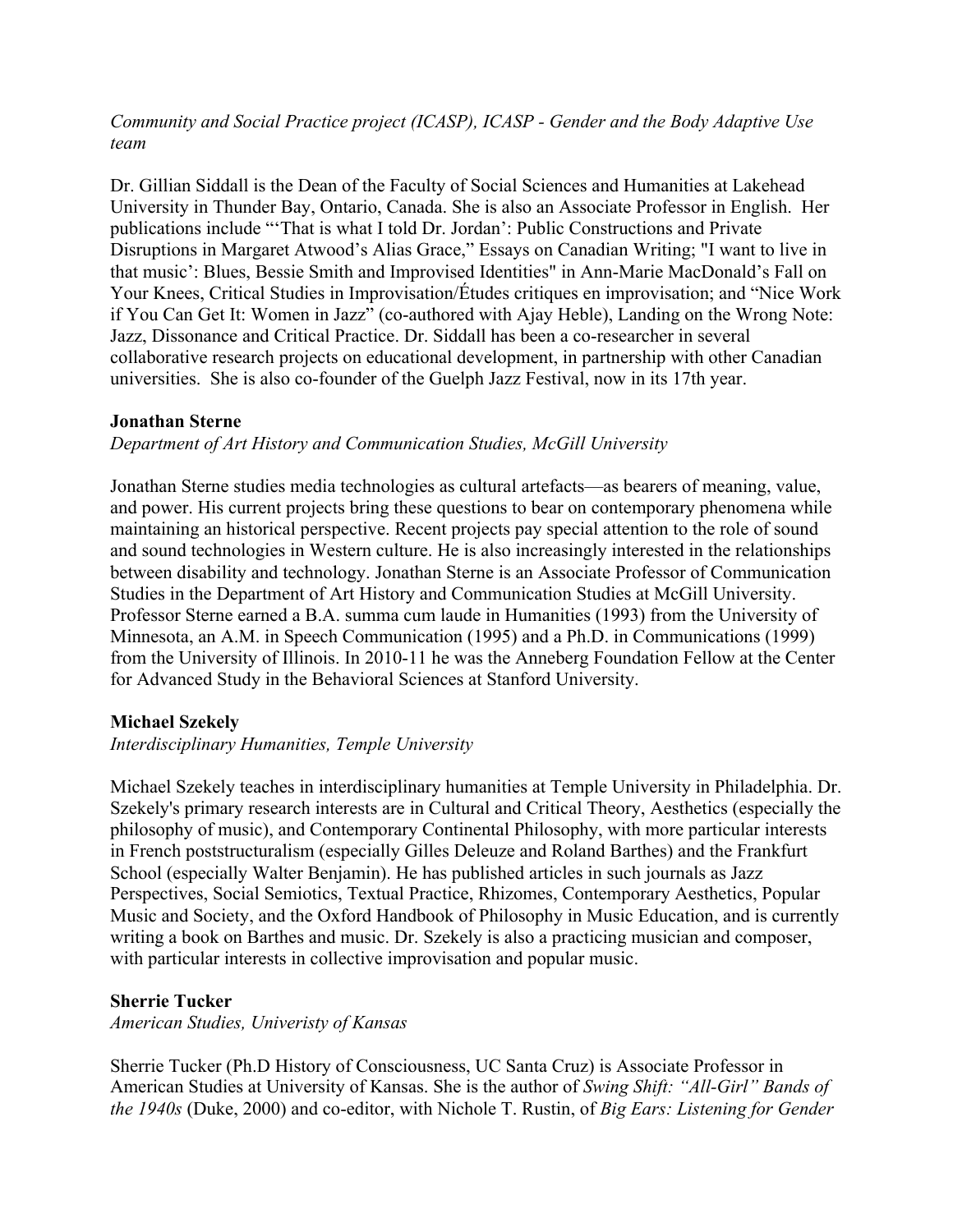*in Jazz Studies* (Duke, 2008). She is co-editor, with David Katzman and Randal Jelks, of the journal, *American Studies*. She was a member of the Jazz Study Group at Columbia University, and currently facilitates the "Improvisation, Gender, and the Body" team for an international Collaborative Research Initiative of the Social Sciences and Humanities Research Council of Canada, entitled, *Improvisation, Community, and Social Practice.* In 2004-2005, she was the Louis Armstrong Visiting Professor at the Center for Jazz Studies, Columbia University. Assisted by a National Endowment of the Humanities Fellowship, she is completing a book on swing culture and war memory, entitled, *Dance Floor Democracy: the Social Geography of Memory at the Hollywood Canteen*.

### **Clara Tomaz**

### *Independent artist*

Clara Tomaz is an Italian new media artist producing videos and installations on themes of perception and POV. She poses anthropological inquiries into areas of handicap, disability, lifethreatening diseases, and corporeality in general. Her areas of interest are video art, new media arts, experimental and documentary filmmaking, voice and text music, linguistics, ethnographic studies, bio-cybernetics.

Her work has been shown at the Arts Center of the Capital Region, the Martinez Gallery, 7 Broadway for TROY CINEMA AND VISUAL ARTS INC., the West Hall Gallery at the Rensselaer Polytechnic Institute, and is preparing for the national and international exhibitions.

ClaraTomaz was born in 1970. She received a B.A. from Istituto Universitario di Lingue Moderne (Milano, Italy) in Russian, English and Italian. She started her career in education as a high school teacher of English in Italy, teacher of Russian in private schools, interpreter, and free-lance translator of English and Russian classics for Italian publishers. After moving to the USA in 2004 she started to study digital imaging, 2-D animation, painting and design at the Rensselaer Plytechnic Institute, and was later admitted to the MFA program in Integrated Electronic Arts where she is expected to graduate in 2011. She lives and works in upstate New York.

## **Patrick Valiquet**

*Faculty of Music, University of Oxford*

Patrick Valiquet studied piano and organ and earned a BMus in performance at McGill University in 2000 before shifting his attention to electronic music and software art. After several years of independent artistic practice he resumed his studies and went on to earn an MMus in electronic music from the Institute of Sonology at the Royal Conservatory of the Hague in 2010. His master's research on post-war multichannel spatialization practices in electroacoustic music was recognised with the Journal of New Music Research's Best Paper Award at the International Computer Music Conference in the summer of 2011.

He currently works as a doctoral candidate in the Faculty of Music at the University of Oxford, where he is a research associate on the European Research Council project "Music, Digitization, Mediation" under the supervision of Professor Georgina Born. He also holds a doctoral fellowship from the Social Sciences and Humanities Research Council of Canada. His